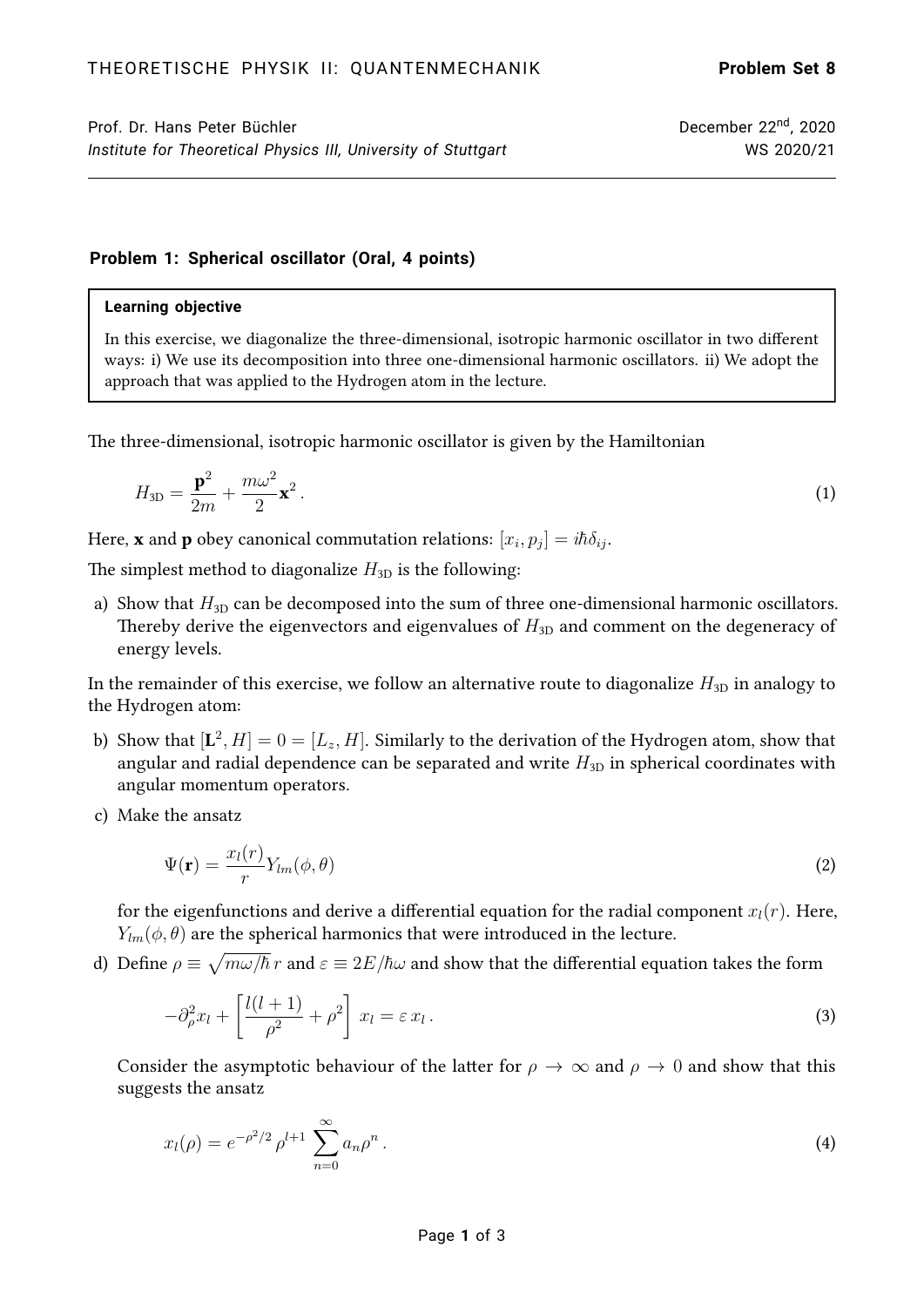Show that the recursion relation for the coefficients  $a_n$  reads

$$
a_{n+2} = \frac{2(n+l+1) - (\varepsilon - 1)}{(n+l+3)(n+l+2) - l(l+1)} a_n
$$
\n(5)

and explain why  $a_n = 0$  for odd *n*.

Finally, determine the eigenvalues of  $H_{3D}$  and comment on the degeneracy.

Compare your result with a).

## **Problem 2: Runge-Lenz vector (Written, 2 points + 1 bonus point**  $(\star)$ **)**

## **Learning objective**

We have learned that  $H$ ,  $\mathbf{L}^2$ , and  $L_z$  are conserved quantities of a particle in a three-dimensional, rotational symmetric potential. In this exercise, we show that if the potential behaves as  $V(r) \propto 1/r$ ,  $\mathbf{M}^2$  is an additional conserved quantity where  $\mathbf M$  is the quantized Runge-Lenz vector.

In classical mechanics, Kepler problems $^{\rm 1}$  $^{\rm 1}$  $^{\rm 1}$  feature a conserved quantity ("integral of motion") called the Runge-Lenz vector  $M_{cl}$ . The latter lies within the plane of motion and is parallel to the major axis of the elliptical orbit. Classically one finds

$$
\mathbf{M}_{\rm cl} = \frac{1}{me^2} \mathbf{L} \times \mathbf{P} + \frac{\mathbf{Q}}{Q} \qquad \text{with the Hamiltonian} \qquad H_{\rm cl} = \frac{\mathbf{P}^2}{2m} - \frac{e^2}{Q} \tag{6}
$$

where **P** and  $Q = ||\mathbf{Q}||$  are relative momenta and coordinates of the two constituents. If the theory is quantized,  ${\bf P}$  and  ${\bf Q}$  become operators with canonical commutation relations:  $[Q_i,P_j]=i\hbar\delta_{ij}.$  This yields the Hamiltonian of the Hydrogen atom known from the lecture:

$$
H = \frac{\mathbf{P}^2}{2m} - \frac{e^2}{Q} \tag{7}
$$

There is, however, a subtlety in quantizing the Runge-Lenz vector  $M_{cl}$ : Simply replacing P, L and  $Q$  by operators in  $M_{\rm cl}$  yields a non-hermitian operator,  $M_{\rm cl}^\dagger\neq M_{\rm cl}$  (Why?). This clashes with the requirement of a measurable conserved quantity.

Thus one defines the symmetrized version

$$
\mathbf{M} := \frac{1}{2me^2} \left( \mathbf{L} \times \mathbf{P} - \mathbf{P} \times \mathbf{L} \right) + \frac{\mathbf{Q}}{Q}
$$
 (8)

of the Runge-Lenz vector (operator) with  $M^{\dagger} = M$  (Why?) and square

$$
\mathbf{M}^2 = \frac{2}{me^4} H \left( \mathbf{L}^2 + \hbar^2 \mathbf{1} \right) + \mathbf{1} \,. \tag{9}
$$

<span id="page-1-0"></span><sup>&</sup>lt;sup>1</sup>Two bodies interacting via a radially symmetric inverse square-law force. For instance: planetary motion ruled by gravitation, the Hydrogen atom with the Coulomb force, etc..